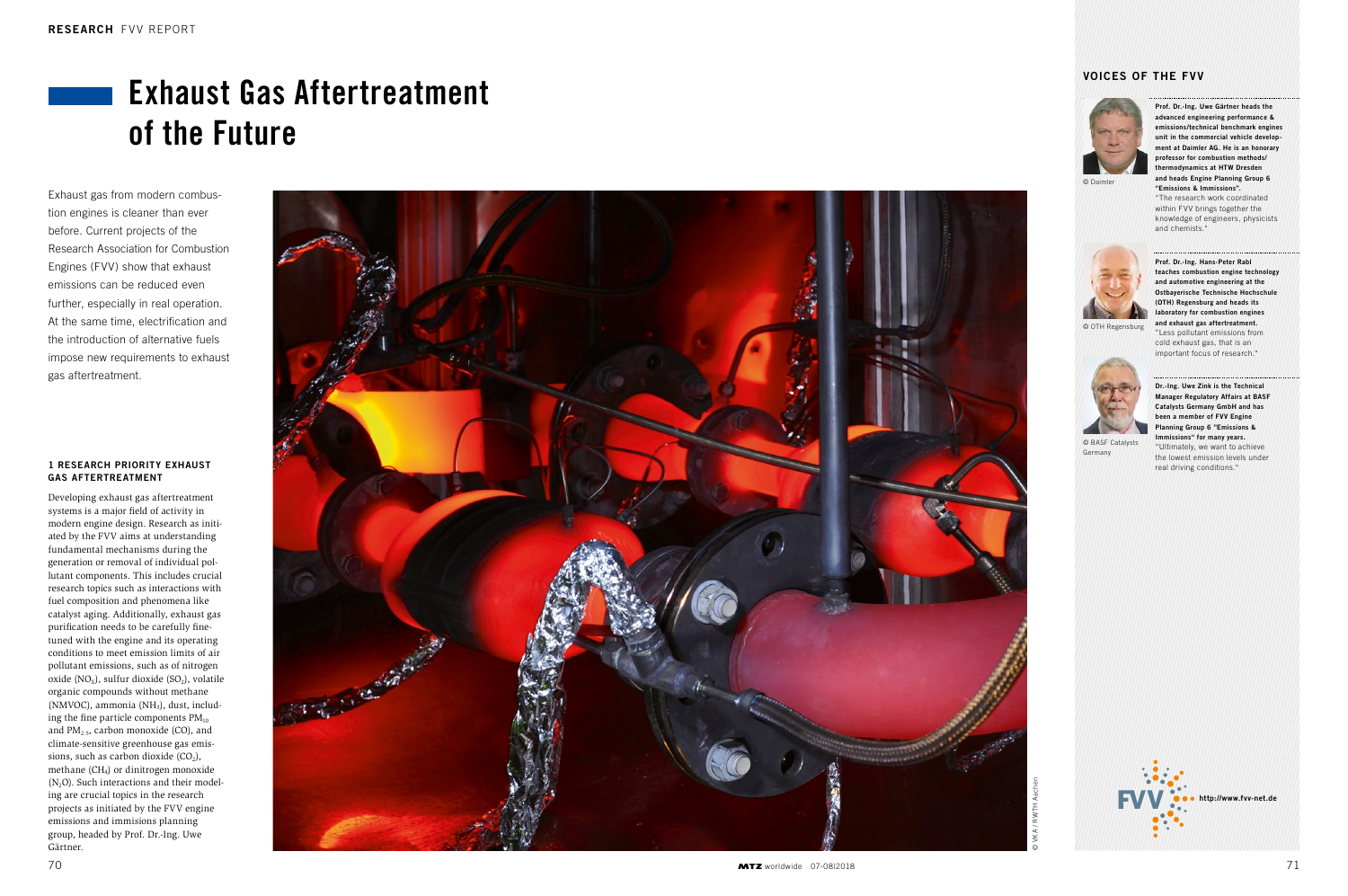The understanding of such basic principles as gained in FVV projects has greatly contributed to lowering exhaust emissions from combustion engines by several orders of magnitude in the past 25 years. One good example is the selective catalytic reduction of nitrogen oxides, researched as far back as the 1990s. Profound scientific investigations resulted in quickly establishing aqueous urea solution as reducing agent in SCR catalysis industrial standard.

Although emission values of modern combustion engines are very low, it is expected that ever-stricter limits and test conditions will eventually result in even more stringent requirements for exhaust gas composition. Since it is technically impossible to fulfil these requirements by just lowering engine-out emissions, research into exhaust gas aftertreatment will continue to play a significant role.

#### 2 EXHAUST GAS AFTERTREATMENT OF THE FUTURE

To analyze the boundary conditions for future exhaust gas aftertreatment systems, FVV initiated two research projects using its own funds. They are to establish the development objectives for passenger car and commercial vehicle aftertreatment systems from 2025. This period was chosen for the pre-competitive character of such research.

2.1 EXHAUST GAS AFTERTREAT-MENT IN PASSENGER CARS The investigation began with the "2025+ Requirements on Emission Control" project. It was run at the Institute for Internal Combustion Engines and Powertrain

Systems of Technische Universität Darmstadt and was completed at the end of 2017. Although the project had been planned even before the approval of RDE legislation, one major focus was to keep within emission limits under real driving conditions. Researchers successfully set up a simulation environment for installing virtual RDE tracks and spotting emission-critical driving maneuvers. For this, it was necessary to model engine-out emissions, exhaust gas mass flows and temperature gradients for various vehicle-drive combinations in detail. The combinations were defined in advance, taking account of the strict  $75g/km$  CO<sub>2</sub> fleet limit and the continuing trend towards relatively heavy and large "Sports Utility Vehicles", FIGURE 1. Consequently, two of the vehicle models were equipped with a 48-V hybrid system and one with a plug-in hybrid drive.

The results [1] rendered with the simulation environment include: – In a conventional gasoline engine,

- 50 % of nitrogen oxide emissions are produced during a few peak performance phases. A 48-V hybrid system in a P0 arrangement is not a suitable countermeasure.
- In a Diesel engine, the 48-V hybrid system contributes to avoiding emission peaks in urban traffic. Outside of cities, however, very high conversion rates are required to achieve the emission targets. The exhaust system's rapid cooling during long downhill stretches has a counteracting effect.
- It was demonstrated that a gasoline engine operated with CNG produces

considerably less emissions under all operating conditions than conventional gasoline engines.

– With an adequate operating strategy, emission behavior of a plug-in hybrid drive can be completely decoupled from the RDE route.

These are exemplary results based on realistic but abstract vehicle-drive combinations. By using the established methodology, it will be possible in the future to assess the emission behavior of real drives without the need for elaborate road tests.

## 2.2 EXHAUST GAS AFTERTREAT-MENT IN COMMERCIAL VEHICLES AND MOBILE MACHINERY Since the methodology developed for passenger cars has proven to be effective, plans are to transfer it to commercial

vehicles and working machines within the project on "2030+ Requirements on Emission Control" at the Institute for Combustion Engines of RWTH Aachen University. One challenge is the fact that the variance of vehicle drive-combinations is much higher than in passenger cars, as the spectrum under consideration ranges from vans and public service buses to long-distance trucks, industrial trucks and harvesters. Moreover, load cycles during operation as well as emission legislation for the vehicles and machines vary. All of these aspects should be considered when setting up a simulation environment, which also encompasses the models for different emission control technologies. Once completed in early 2020, this project, too, will make available a comprehensive tool that

improvement of CH<sub>2</sub>O engine-out emissions either compromises efficiency or leads to higher nitrogen oxide emissions, TABLE 1. Although ideal valve timing adjustment and catalyst technology optimization make it possible to reach raw emission values which allow for very low formaldehyde as well as nitrogen oxide limits and to obtain an efficiency level of about 45 %. Meanwhile, chemists in Karlsruhe analyzed the performance of platinum-oxidation catalysts. They demonstrated that under standard conditions, commercially available catalysts show CH<sub>2</sub>O conversion rates of 87 to 97 %, and that engines equipped with them meet the standards of TA Luft (Technical Instructions on Air Quality Control). They also showed, however, that even low sulfur dioxide concentrations lead to a quick catalysts deactivation, thus jeopardizing limit compliance.

FIGURE 1: Analyzed vehicle-drive combinations and driving cycles in project "2025+ Requirements on Emission Control" (© VKM / TU Darmstadt)



can provide the boundary conditions and requirements necessary to target the development of emission reduction initiatives at an early development stage [2].

#### 3 REDUCTION OF PRIORITY POLLUTANT EMISSIONS

Most FVV projects initiated in the Planning Group "Emissions & Immissions" deal with the reduction of individual pollutants. The following chapter provides examples of important results of recent years.

#### 3.1 METHANE CATALYSIS

When natural gas is used to fuel combustion engines, the low carbon content leads to a substantial reduction of  $CO<sub>2</sub>$ emissions per km. However, since methane released into the environment causes a much higher greenhouse effect than carbon dioxide, it is important for the overall balance to catalytically convert unburned methane in the exhaust system. Due to the high reaction temperatures required, methane catalysis is challenging as it is. The first "Methane catalytic I" project, completed in 2013, showed that conversion rates of a palladium-platinum catalyst dropped rapidly under typical operating conditions, especially when the exhaust gas also contained sulfur dioxide. The subsequent project "Methane catalytic II" [3] carried out at the Institute for Chemical Technology and Polymer Chemistry at the Karlsruhe Institute of Technology ana-

lyzed the mechanisms of deactivation as well as the various ways of reactivation, FIGURE 2. Palladium oxidation turned out to be the essential cause for deactivation. A five-minute exposure of the catalyst to rich exhaust gas without residual oxygen can completely reverse palladium oxidation. However, this reaction, too, is highly temperature-dependent. Other factors that influence catalyst contamination, such as material composition of the carrier or boost pressure of the turbocharger, were identified and partly quantified.

# 3.2 FORMALDEHYDE

Stationary gas engines play an increasingly important role in decentralized electricity supply. They reach very high efficiency levels in lean cycle mode, although their high levels of excess air account for higher emissions of unburnt hydrocarbons such as formaldehyde  $(CH<sub>2</sub>O)$ . The fact that oxomethane, the correct chemical name for the aldehyde, can indeed be reduced without affecting the gas engines' excellent CO<sub>2</sub> balance, is demonstrated by the project "Formaldehyde" [4] which was completed in early 2017. In this project, the Institute of Internal Combustion Engines of the Technische Universität München cooperated closely with the Institute for Chemical Technology and Polymer Chemistry at the Karlsruhe Institute of Technology. The researchers in Munich analyzed which engine parameters could be changed to lower engine-out emissions. The results reveal that the

# 3.3 NITROGEN OXIDE REDUCTION AT LOW TEMPERATURES

The high efficiency of Diesel engines and lean-mixture-operated gasoline engines go hand in hand with higher nitrogen oxide formation. This may be compensated by state-of-the-art exhaust gas aftertreatment technology, consisting of a NO<sub>y</sub> storage catalyst and an SCR system. They are subject to certain restrictions which occur at low temperatures, for example when cold-starting an engine. This is why the FVV project "Low-Temperature DeNO<sub>x</sub>" [5] looked for specific alternatives to currently com-